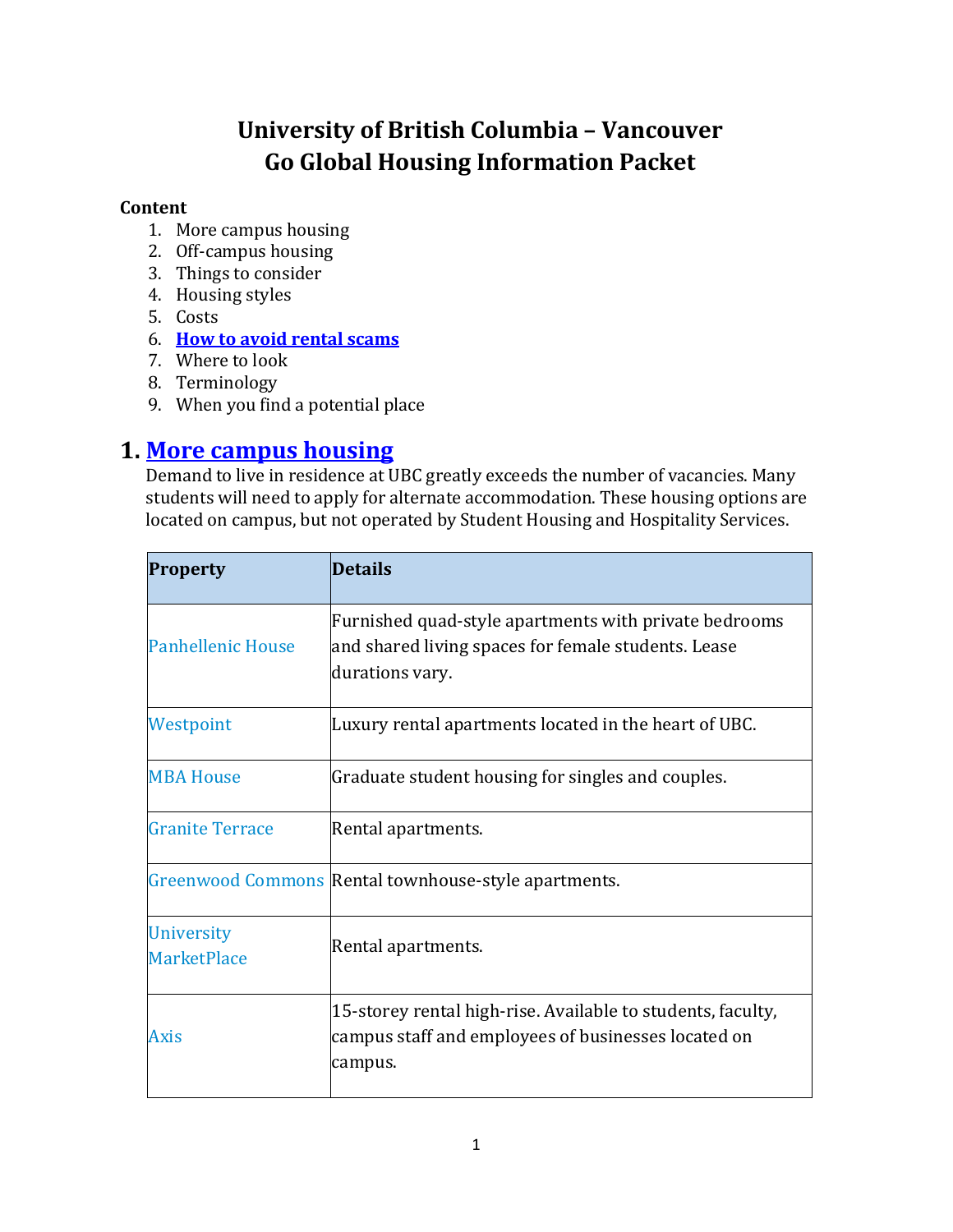| <b>Property</b>       | <b>Details</b>                                                         |
|-----------------------|------------------------------------------------------------------------|
| <b>Vista Point</b>    | Rental suites.                                                         |
| <b>Mews</b>           | Pet-friendly rental suites.                                            |
| <b>Village Square</b> | Pet-friendly rental apartments.                                        |
| Central               | Pet-friendly rental apartments for people who work or<br>study at UBC. |

*Pros*

On-campus and close to restaurants and food

*Cons*

- Given the location, rent is relatively more expensive than off-campus
- No grocery stores nearby

# **Religious community on-campus housing**

| <b>Property</b>          | <b>Details</b>                                                                                                                                                                                                                                                                                                                                                                                                                 |
|--------------------------|--------------------------------------------------------------------------------------------------------------------------------------------------------------------------------------------------------------------------------------------------------------------------------------------------------------------------------------------------------------------------------------------------------------------------------|
| <b>Carey Centre</b>      | Short and long term student accommodation throughout<br>the year. Carey Centre provides Christian students with a<br>"community of spiritual growth and discipleship."                                                                                                                                                                                                                                                         |
| <b>St. Andrew's Hall</b> | 93 suites including studios, one bedrooms, four bedrooms,<br>and townhouses. Students only. St. Andrew's Hall provides<br>Christian students with a residential community: "We seek<br>to be the kind of community here on campus where the<br>"fruits of the Spirit" are visible as recorded by Paul in<br>Galatians 5: 22 – love, joy, peace, patience, kindness,<br>generosity, faithfulness, gentleness and self-control." |

# **2. [Off-campus housing](http://vancouver.housing.ubc.ca/other-housing/off-campus-housing/)**

# **Neighborhoods of Vancouver**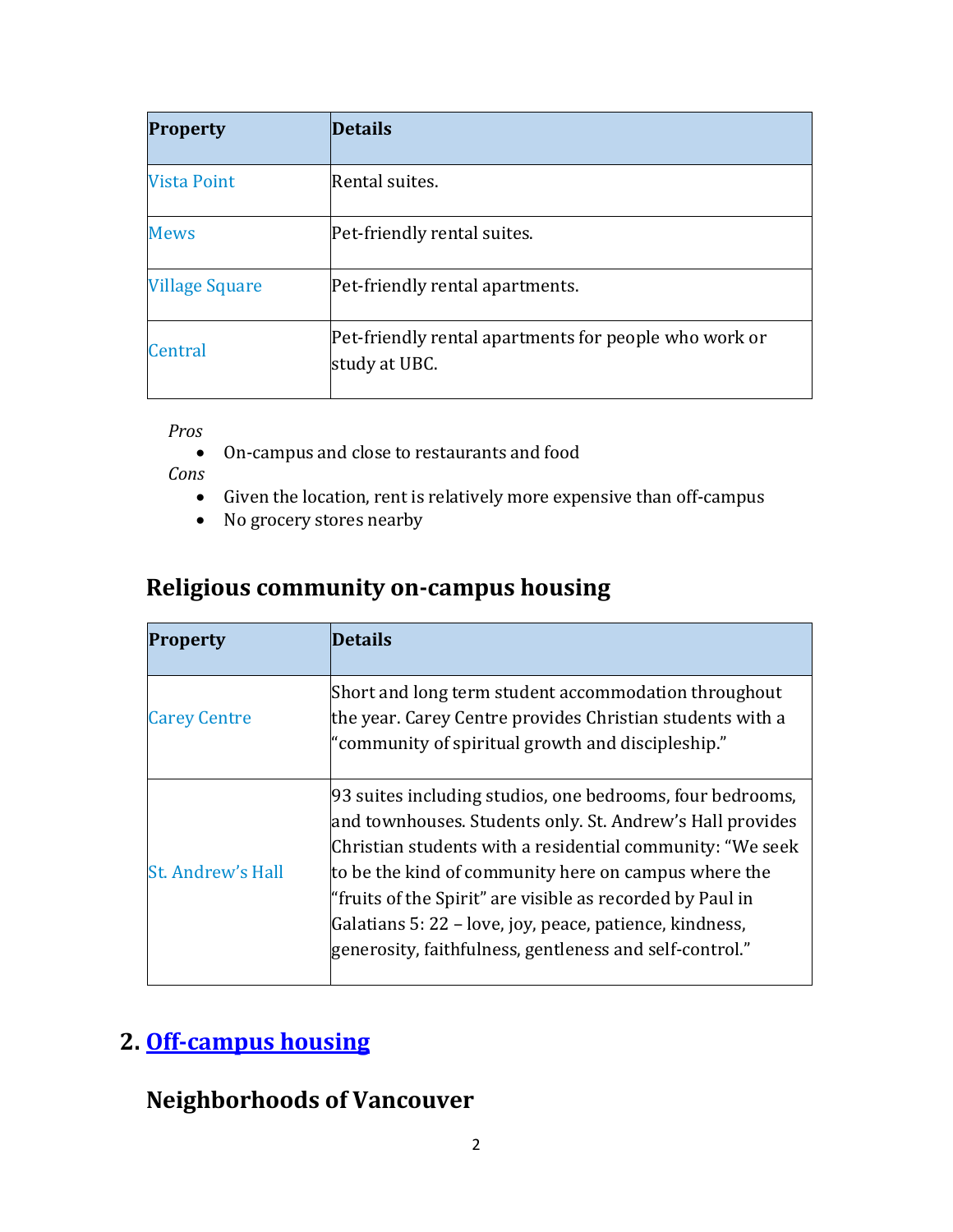Neighborhood cultures, living costs, and transit routes are important factors when looking for housing. UBC is served by 13 bus routes with connections to destinations throughout Metro Vancouver. All full-time students receive a reasonably priced [TransLink U-Pass](https://planning.ubc.ca/vancouver/transportation-planning/u-pass-compass-card) that provides unlimited travel on bus, SkyTrain and SeaBus. The cost of the pass is included in university fees.



## **West Point Grey**

- Basement suites, apartments, laneway houses, and whole houses for groups of roommates
- Closest Neighborhood to UBC
- $\bullet$  5-10 minutes to campus by bus  $(14, 4, 84, 44, 99)$
- 15-20 minutes to campus by bike
- Restaurants along West  $10<sup>th</sup>$
- Safeway (large grocery store) at  $10<sup>th</sup>$  and Sasamat
- 40 minutes to downtown by bus

*Pros*

- Near campus
- Buses run frequently and late
- Near Spanish Banks Beach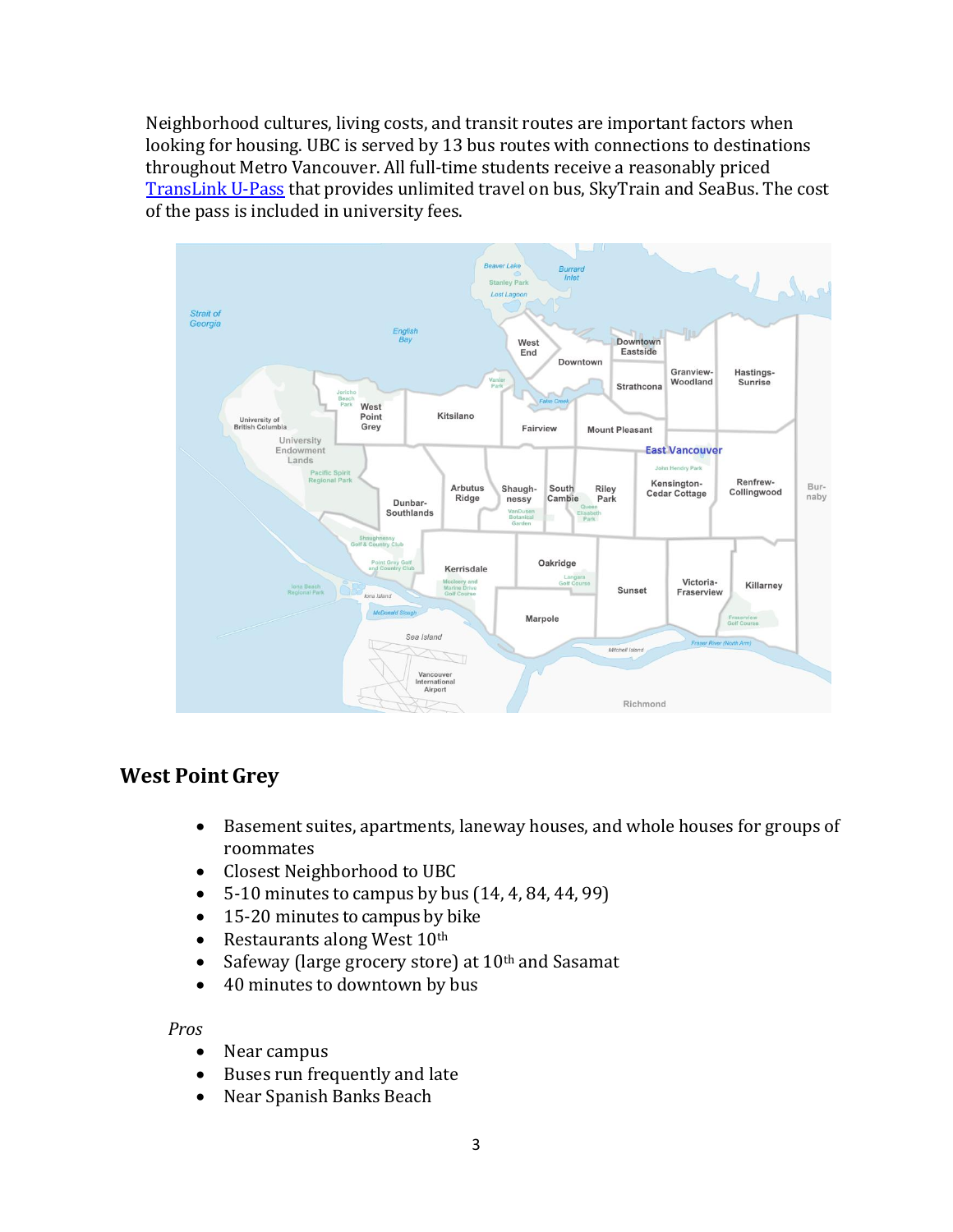#### *Cons*

- More expensive
- Buses are often crowded and/or full
- Often unfurnished basement suites

### **Kitsilano**

- Apartments, houses, and basement suites
- "Kits" is one Vancouver's most trendy neighborhoods
- $\bullet$  15-20 minutes to campus by bus  $(14, 4, 84, 44, 9, 99)$
- No Frills (grocery store) at  $4<sup>th</sup>$  & Alma and Safeway (grocery store) at Broadway & Macdonald
- restaurants, shops, and a vibrant nightlife along West  $4<sup>th</sup>$  and along Broadway
- 20-30 minutes to downtown by bus

#### *Pros*

- Buses run frequently
- Close to beaches (Jericho Beach & Kitsilano Beach)
- Beautiful views

*Cons*

- Because "Kits" is a highly desirable neighborhood, finding housing can be difficult and rent is high
- Buses fill quickly during morning commute

## **Dunbar Southlands**

- Basement suites, houses, apartments
- $\bullet$  10-15 minutes to campus by bus (25, 41, 49, 7, 99)
- Several grocery stores and a trendy commercial area with shops and restaurants along Dunbar Street
- 45-60 minutes to downtown by bus

*Pros*

- Groups of roommates often find Dunbar is a good option as rent for an entire home here tends to be more affordable for students
- Relatively less expensive
- Near Pacific Spirit Regional Park

*Cons*

- Dunbar is quiet and more spread out than Kitsilano, which means housing is sometimes further from a major bus route
- Buses to Dunbar do not usually run late at night

## **Arbutus Ridge & Kerrisdale**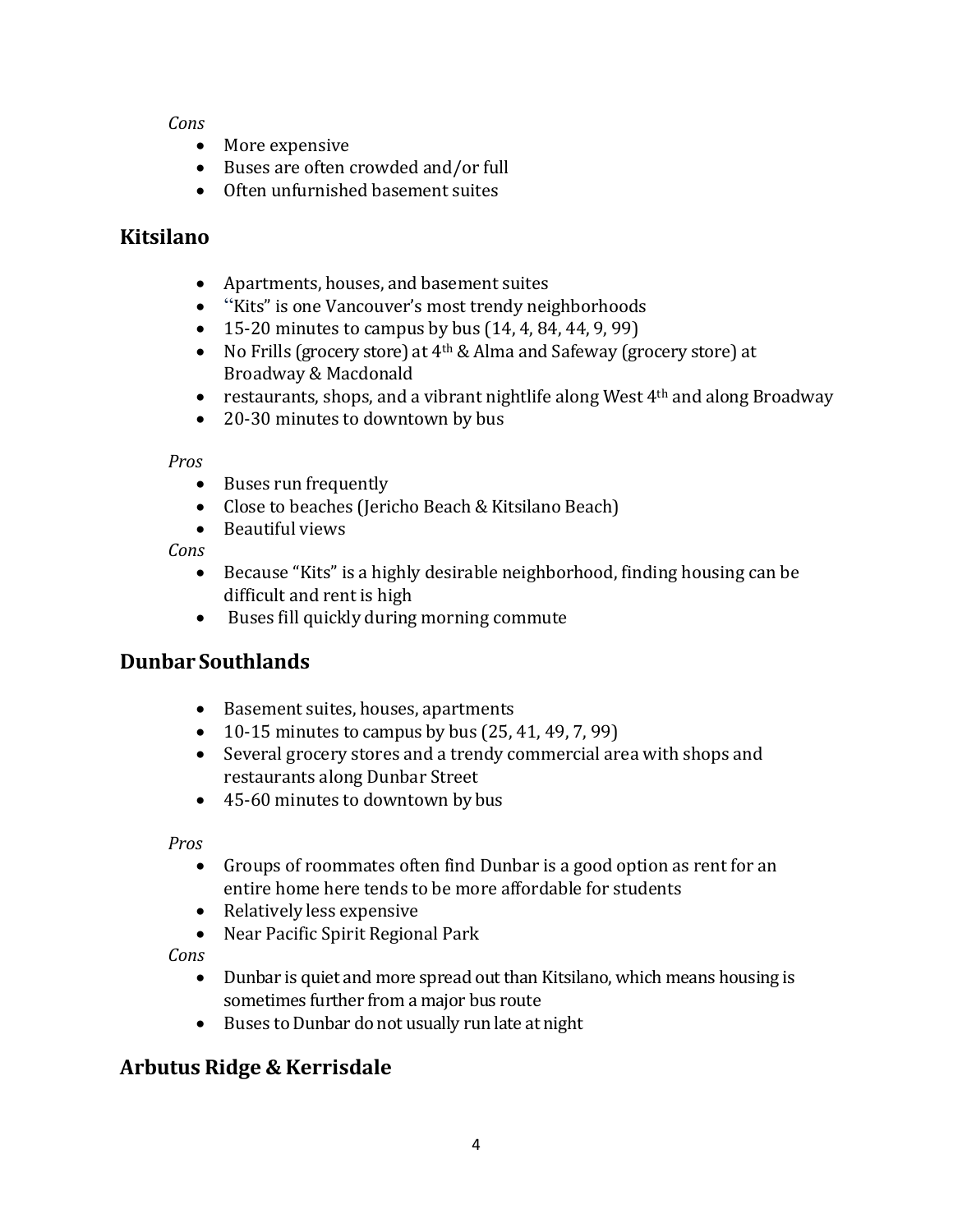- Single family homes and apartments
- $\bullet$  15-30 minutes to campus by bus (25, 33, 41, 49)
- 20-30 minutes to downtown by bus (16)
- Safeway (grocery store) near Arbutus & King Edward

#### *Pros*

- More options for larger groups
- Relatively less expensive

#### *Cons*

- Buses are less frequent, especially at night
- Can be a longer commute from Kerrisdale
- Older neighborhood: more families and older people

### **West End & Downtown**

- High-rise apartments
- the core of Vancouver—home to vibrant beaches, trails in Vancouver's iconic Stanley Park, restaurants, nightlife and diverse lifestyles
- Neighborhoods include Yaletown, Gastown, and The West End
- $\bullet$  35-45 minutes by bus to campus  $(14, 4, 7, 99)$

#### *Pros*

- Near beaches and harbor
- Center of nightlife and culture
- Stores, restaurants, parks, attractions, festivals and events

#### *Cons*

- Most expensive area
- Small apartments and living spaces

### **EastVancouver**

- Basement suites and low-rise apartments
- "East Van" is a popular choice for students because of its unique, affordable neighborhoods: Chinatown, Main Street, Commercial Drive and Mount Pleasant
- $\bullet$  45-60 minutes to campus by bus (99, 4, 14, 84)
- 10-15 minutes to downtown by bus

#### *Pros*

- Relatively less expensive
- Varied options for housing style and living situation
- Close to Millennium-line and Expo-line Skytrain

*Cons*

Buses are crowded at all times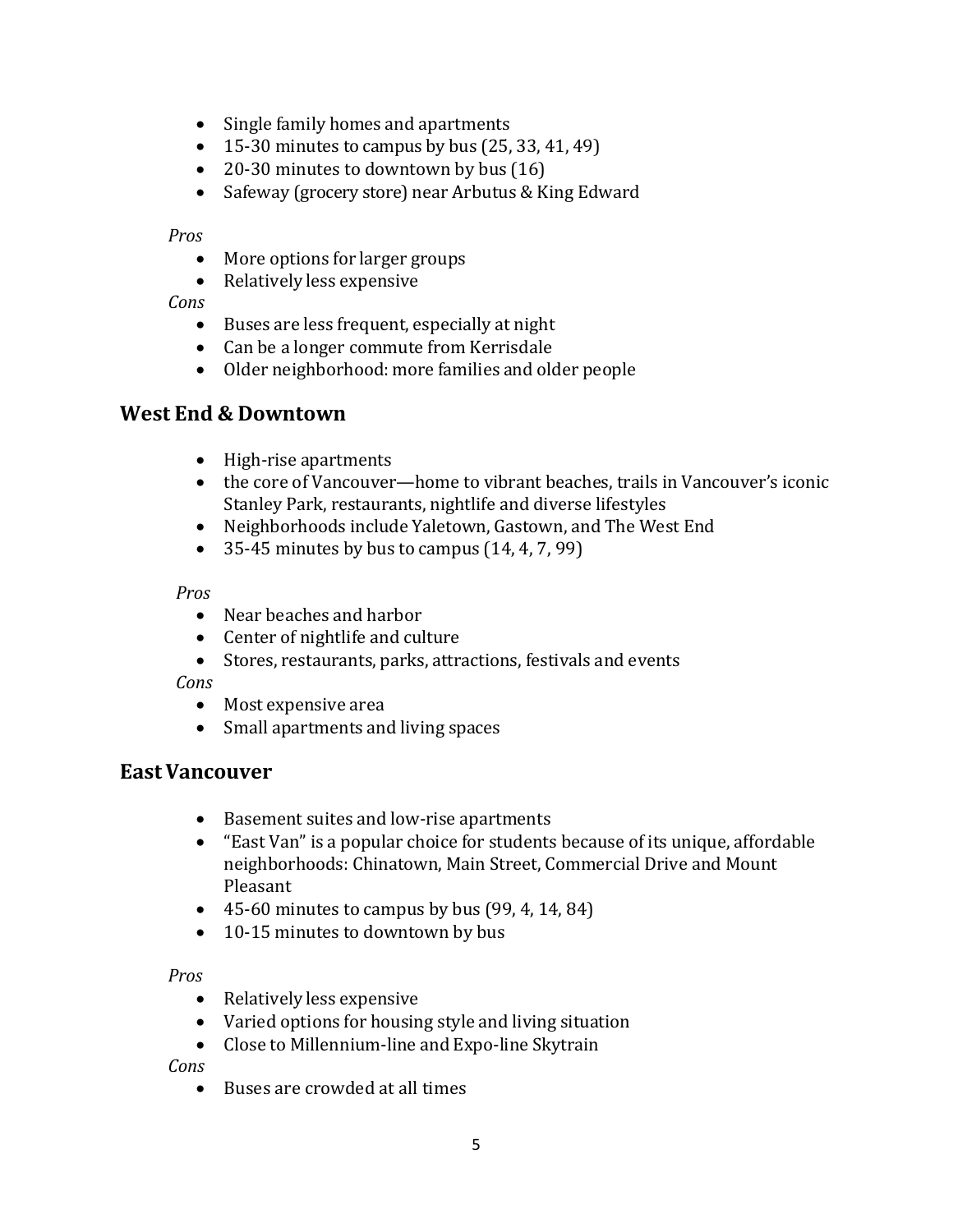• Some unsafe areas: East Hastings

## **VancouverSuburbs**

- There are many affordable cities surrounding Vancouver, including Burnaby, Richmond and New Westminster
- Many UBC students who have families in these areas commute to UBC to save money
- 60-90 minutes to campus by car or Skytrain & bus

#### *Pros*

- Less expensive rent
- North & West Vancouver near mountains

*Cons*

• Long commutes

# **3. Things to Consider**

When looking for a place to live, think about what is most important to you.

### **Transit**

Most UBC students who live off-campus take transit every day.

- Is the place in walking distance to regular transit?
- Will you need to take more than one bus to get to campus?
- How frequent and busy/crowded are the buses?
- Is cheaper rent worth a longer commute?

### **Noise & Neighborhood Dynamic**

No one deserves to have an uncomfortable living situation.

- Is your neighborhood safe?
- Are you okay with noise from other students, young families with children, or busy traffic?
- Do you think your new neighbors will be okay with noise coming from your place?

### **Weather**

Vancouver is warm in the summer but tends to be rainy, cloudy, and cold in the winter/fall/spring.

- Do you mind biking or walking to campus or other places around Vancouver during inclement weather?
- Every place looks good in the sunshine, try and see the places on a rainy, cold day or picture it in the rain.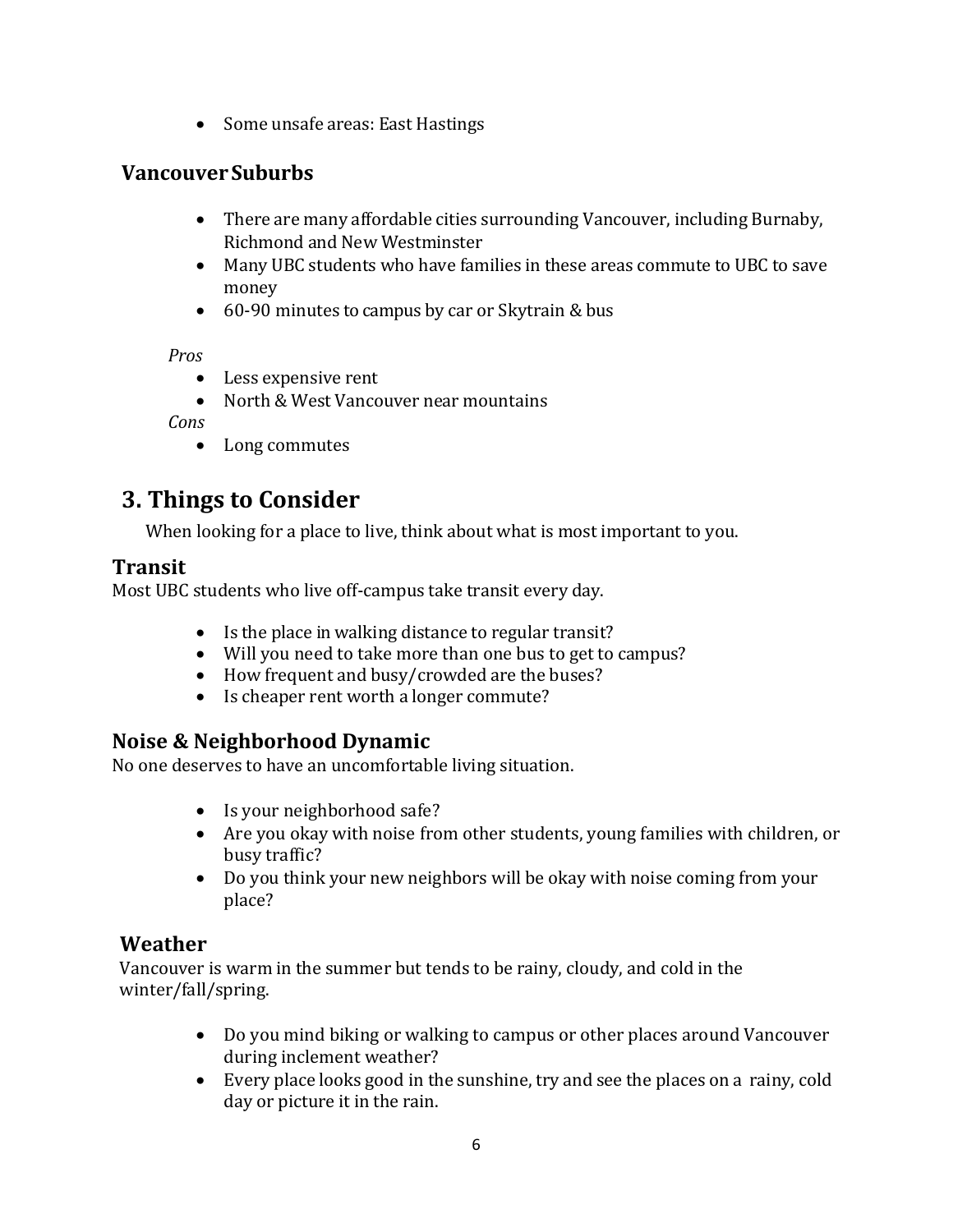## **Food**

- Do you prefer cooking or eating out?
- Do you have easy access to a car or transit to get to the grocery store?

## **Utilities: Heat, Internet, and Cable**

- Is the cost of utilities included in the rent price?
- In case of a basement suite or split house: who controls the thermostat?
- Does internet quality matter to you?

## **Laundry**

- Is there a washing machine? Is there a dryer?
- Where is the closest laundromat?

## **Furnished or unfurnished**

- How much furniture will you need?
- How will you get new furniture into the place? Do you need a truck rental?
- Furnished apartments often make sense for students looking for short-term housing.

## **Sublets**

If you need to, discuss it with your landlord

# **4. Housing Styles**

### **Basement suite**

Also known as a garden suite/ground-level suite

- Lots of noise from above, especially if children live upstairs
- Usually below-ground and cold
- Few windows or natural light sources
- Sometimes have low ceilings

### **Apartments**

Low-rise (2-4 stories) and high-rise (many stories)

- Noise can come from above or below
- Earthquake safety
- Vancouver has many old apartment buildings with insect conditions and mold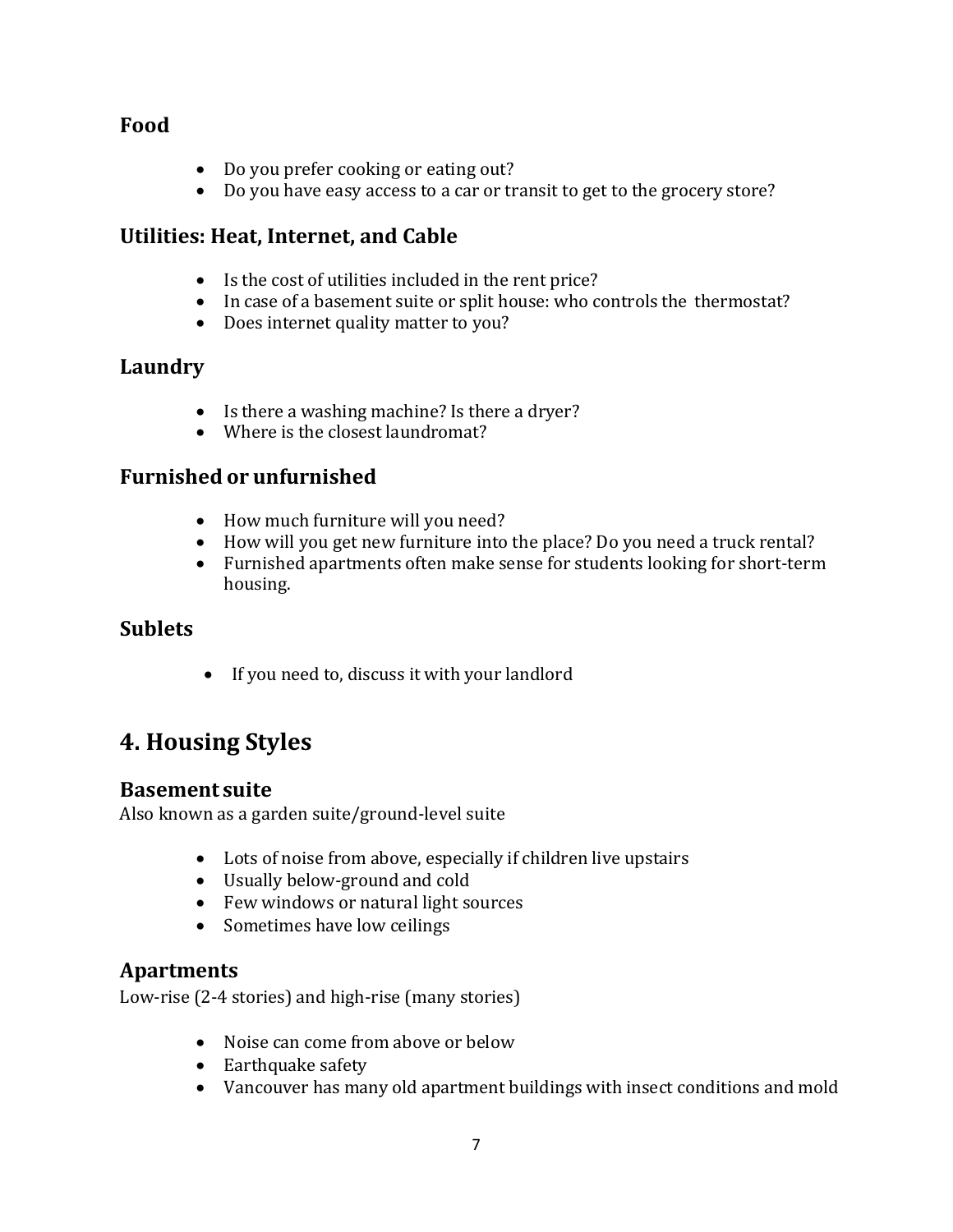## **House**

Can be split into multiple units

- Is there a yard and who is responsible for upkeep?
- Do you need parking?
- Leasing a full house or separate unit within a house is different than renting a room

# **5. Costs**

Rents vary greatly depending on apartment location, age and condition. For example, it is generally more expensive to rent in a condominium building than an apartment building, and locations close to UBC are typically more expensive than elsewhere in Greater Vancouver. Keep in mind, these are only general guidelines for cost.

| <b>Housing Type</b>   | <b>Rental Average</b> |
|-----------------------|-----------------------|
| Shared with roommates | \$750                 |
| Bachelor/studio       | \$1,060               |
| One bedroom           | \$1,270               |
| Two bedroom           | \$1,760               |
| Three bedroom         | \$2,200               |

Additional costs might include:

- Utilities (e.g., heat, water, electricity)
- Internet, Cable TV
- Security deposit (one-time cost)
- Pet deposit (one-time cost)
- Apartment furnishings
- Laundry, parking, food and entertainment
- Tenant insurance (BCAA is one option)
- Vehicle transportation, such as parking, car insurance and gas

# **6. How to avoid rental scams**

It is very important that you are aware of **[how to avoid rental scams](http://vancouver.ca/police/crime-prevention/for-individuals/preventing-fraud.html)**.

### **Red Flags and Tips**

 **Is the price too good to be true?** Check rental rates in the same area. Often fraudsters will try to entice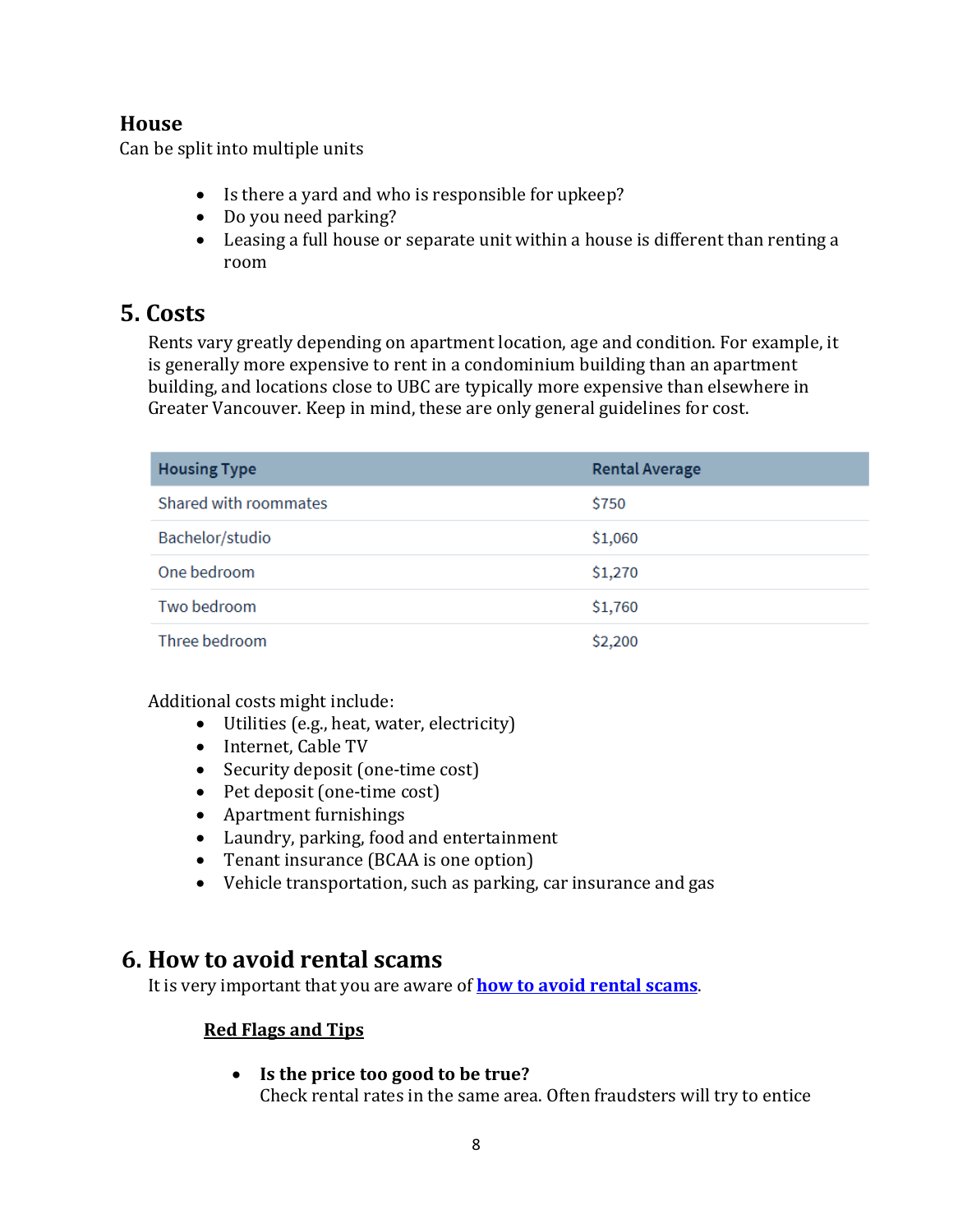their victims with low prices to elicit multiple victims.

- **Are they just communicating with you via email?** Fraudsters will not want to meet their victims in person or via Skype to avoid being recognized and investigated by police.
- **Are they asking for cash only or a cash security deposit?** Cash is untraceable and can be used immediately.
- **Are they asking for money to be wired?** Once money is wired, it is extremely difficult to cancel the transaction. Also, money transfers are difficult to trace.
- **Have you seen the place and walked around with the property manager or owner?** Never rent a place that you have not been inside and walked around.
- **Are they asking for personal information such as a SIN, bank account, credit card numbers?**

That information is not required to rent a place.

#### **Sample scam scenarios**

1. "Scam reply" sent to potential renter:

#### Hello

Thanks for your email and interest in the property. I personally own the property and also want you to know that it was due to my transfer that made me and my wife to leave the property and also want to give it out for rent and looking for a responsible person that can take very good care of it as we are not after the money for the rent but want it to be clean at all time and the person that will rent it to take it as if it were its own. So for now, We are here in , United State in our new house and also with the keys and documents of the house, we try to look for an agent that we can give this documents before we left but could not see and we are as well as don't want our property to be used any how in our absence that is why we took it along with us. I and my wife came over to United State for a missionary work, so i hope you will promise us to take very good care of the house. kindly get back to me on how you could take care of our house or perhaps experience you have in renting home. The rent fee is included all the utilities , no extra fee for parking, and you can rent it unfurnished.. there are sporting equipment..I am looking forward to hear from you ASAP so that i can forward you an application form to fill out and discuss on how to get the property for rent.

Thanks.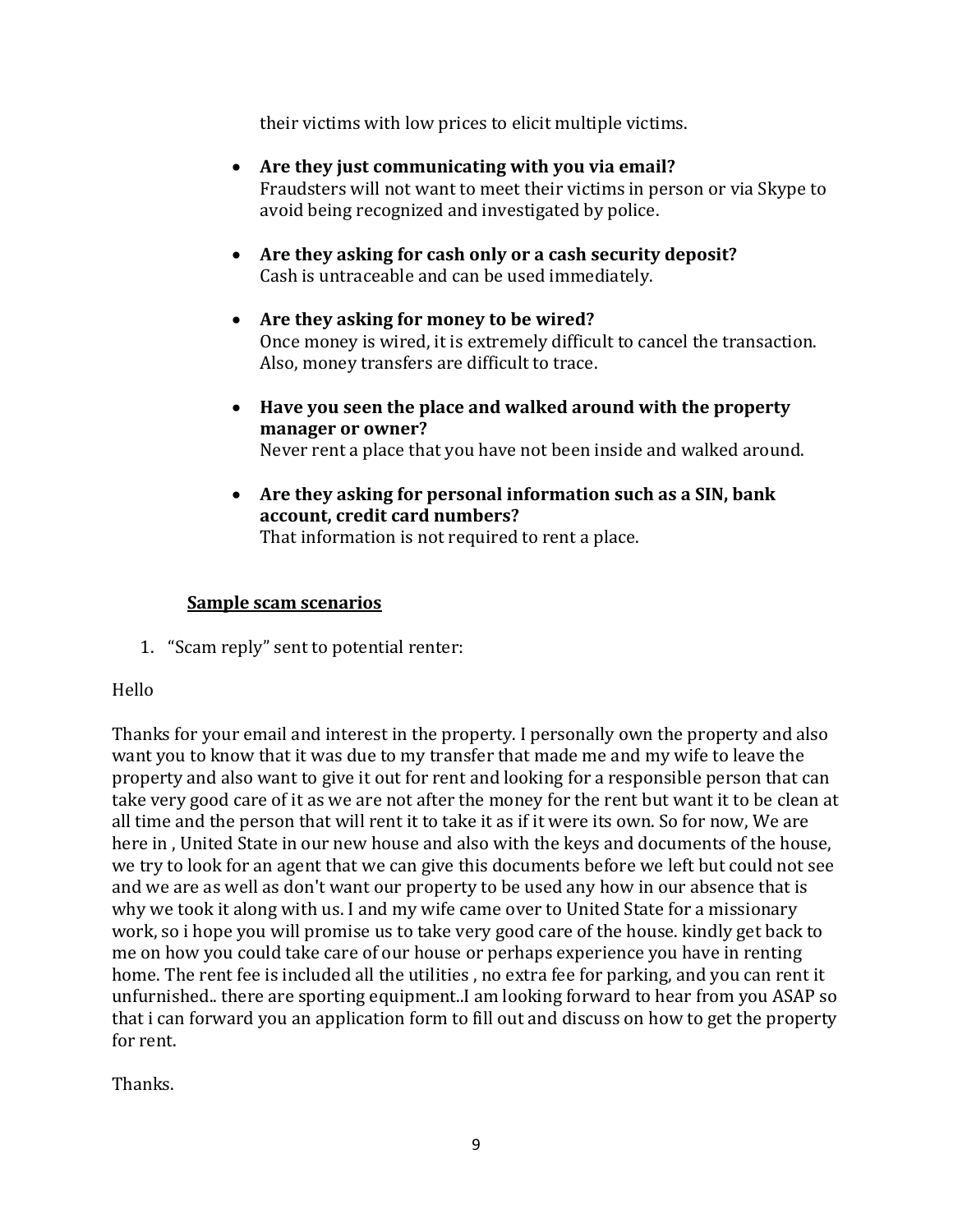2. Someone posing as a landlord requested that a student pay one month's rent (\$600) and a bond (\$400) via wire transfer. Unfortunately, the student did. Then the "landlord's solicitor" sent the following email to the student:

#### ATTN: Student Name,

My name is Derrick Abram, an accountant and practicing attorney for almost three decades, has represented clients before state and local courts, federal and state administrative agencies as well as in multi-state arbitration matters. I'm currently and has represented clients before the Internal Revenue Service Examination and Collection Divisions, Internal Revenue Service Criminal Investigation Division, Internal Revenue Service District Counsel Office, Netherlands Attorney's General Office for three federal districts, American Department of Justice Tax Division, Vancouver Department of Taxation and Finance, Quebec Board of Tax Appeals, Quebec Attorneys General Office. I have represented various Fortune 500 business executives, medical and legal professionals, religious leaders, entrepreneurs, regional certified public accounting firms, entrepreneurs and commercial and residential real estate developers.

I'm the solicitor of Mr James Hills. I received copy of a lease agreement and copy of payment receipt you made to me which comprises of first month rent and security deposit. I submitted the lease agreement to Vancouver Housing Council for notarization and endorsement, but the lease agreement was returned unnotarized because the lease agreement is not in-line with Vancouver rental law codes. The Vancouver rental law code under Article 7: Landlord and Tenant, Section, Section 221: Rent/Security deposit stated thus;

*1.1 No landlord shall collect more than 100% equivalent amount of first month's and last month's rent from Canadian citizen or resident permit card holder prospective tenant and first and last month's rent must be paid by Non-Vancouver citizen or resident permit card holder and one thousand dollars as security deposit from Non-Canadian/International prospective tenants for a property of one bedroom apartment below.*

*1.2 No landlord shall hold unto the security deposit beyond last day of the lease agreement, but it can be converted to house rent if it's suitable and agree by the both parties.*

(The clause that applies to you is highlighted in blue and bold.)

Base on this, you still have outstanding payment of one month's rent of 600\$ and 600\$ to meet up wit the official required security deposit, making total amount of 1200\$ to pay to meet up the official/legal require security deposit from Non-Canadian citizen or residence. This comes to be due to the fact that the building is affiliated to the Vancouver Municipal council, and Government must be aware of all tenants that occupy the every of the apartments in the building. I was asked to resubmit your file along with the payment receipt of additional required 1200\$ to complete the official required security deposit.

Though, your landlord (Mr James Hills) is really reluctant to have me send this message to you, because he doesn't want anything that will cause discomfort to you, because the fault is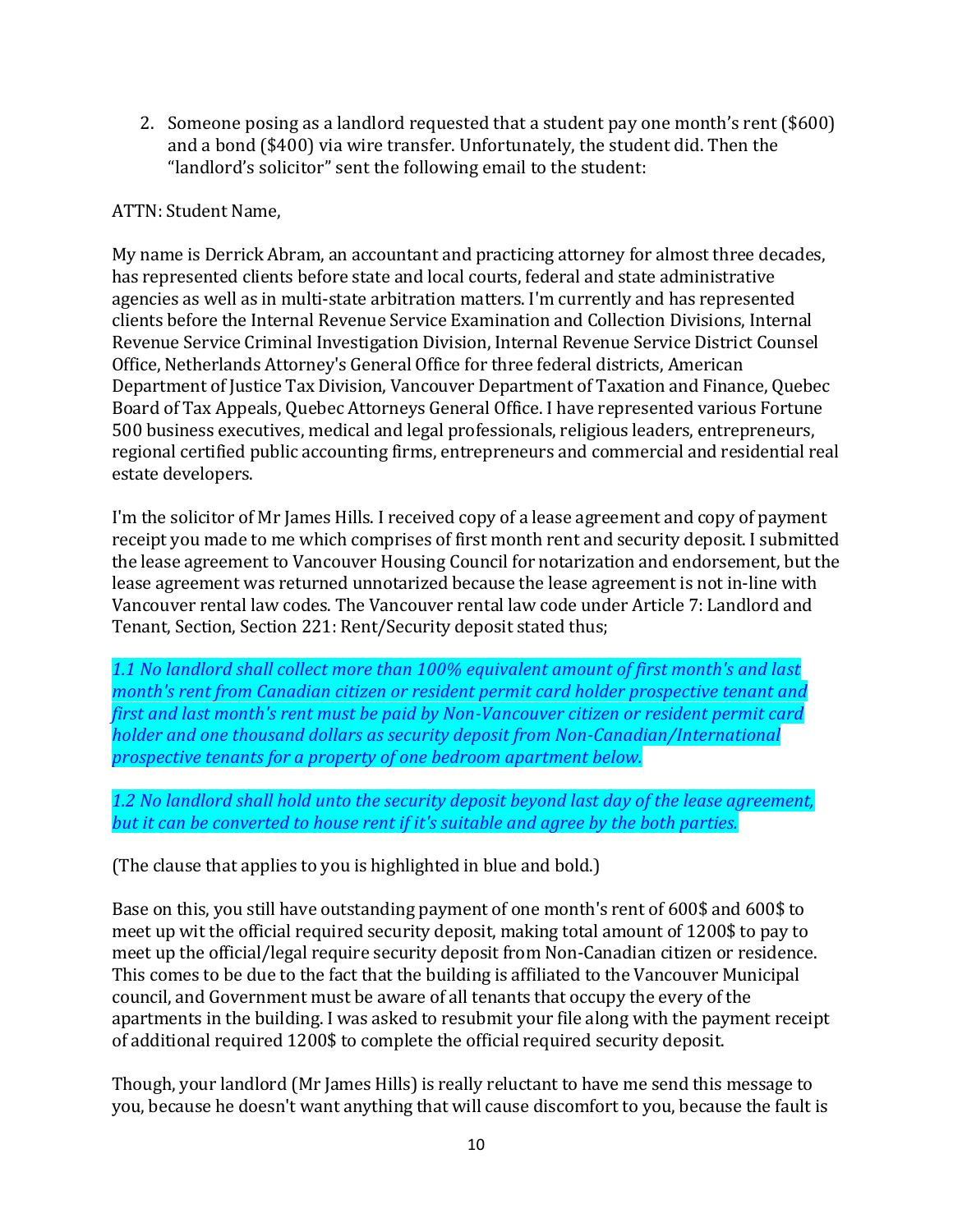from his end but we don't have choice than to let you know in order to fashion way out to solve this issue on ground ASAP, because you can't occupy or move into the property without having the lease agreement notarize and endorsed by the Vancouver housing council and we must have your data registered with them, doing anything contrary to this will render you as illegal occupant of the property. But I think I have delivered on my own responsibility, so you should just try to get in touch with your landlord and discuss best way to solve this issue, so we can get going.

Thank you!

Best Regard

#### **Derrick Abram (SAC, LAC, EPAC) LAW OFFICES OF Derrick Abram**

# **7. Where to look**

There are many ways to search for an apartment in Vancouver—from websites to notice boards. Before you begin your search, make sure you review the "Things to consider" (above).

### **At UBC:**

- AMS Nest bulletin board (at the entrance next to Honour Roll sushi)
- Graduate Student Society, Thea Koerner House, main floor foyer

### **Arranged student housing/residences:**

*(These are provided as a resource to students. UBC does not endorse these accommodations.)*

1. [Global Education City](http://studenthotel.ca/)

Furnished student residences around Vancouver. Their rates include all the water and electricity costs, Wi-Fi, and weekly housekeeping service. Students only need to supply their food and toiletries.

2. [Cypress Accommodations](https://www.cypressaccommodations.com/)

Offers student accommodations in fully furnished apartments and residences downtown and around Vancouver. Their closest accommodations to UBC includes a shared student house in Kerrisdale (Laburnum Street) and a shared student house in Oakridge (Fremlin Street). Homestays are also available.

3. [ESLRent.com](http://www.eslrent.com/)

Furnished apartments and shared apartments for rent to international students in downtown Vancouver. All apartments include furniture, dishes, blankets, telephone, heat, and electricity.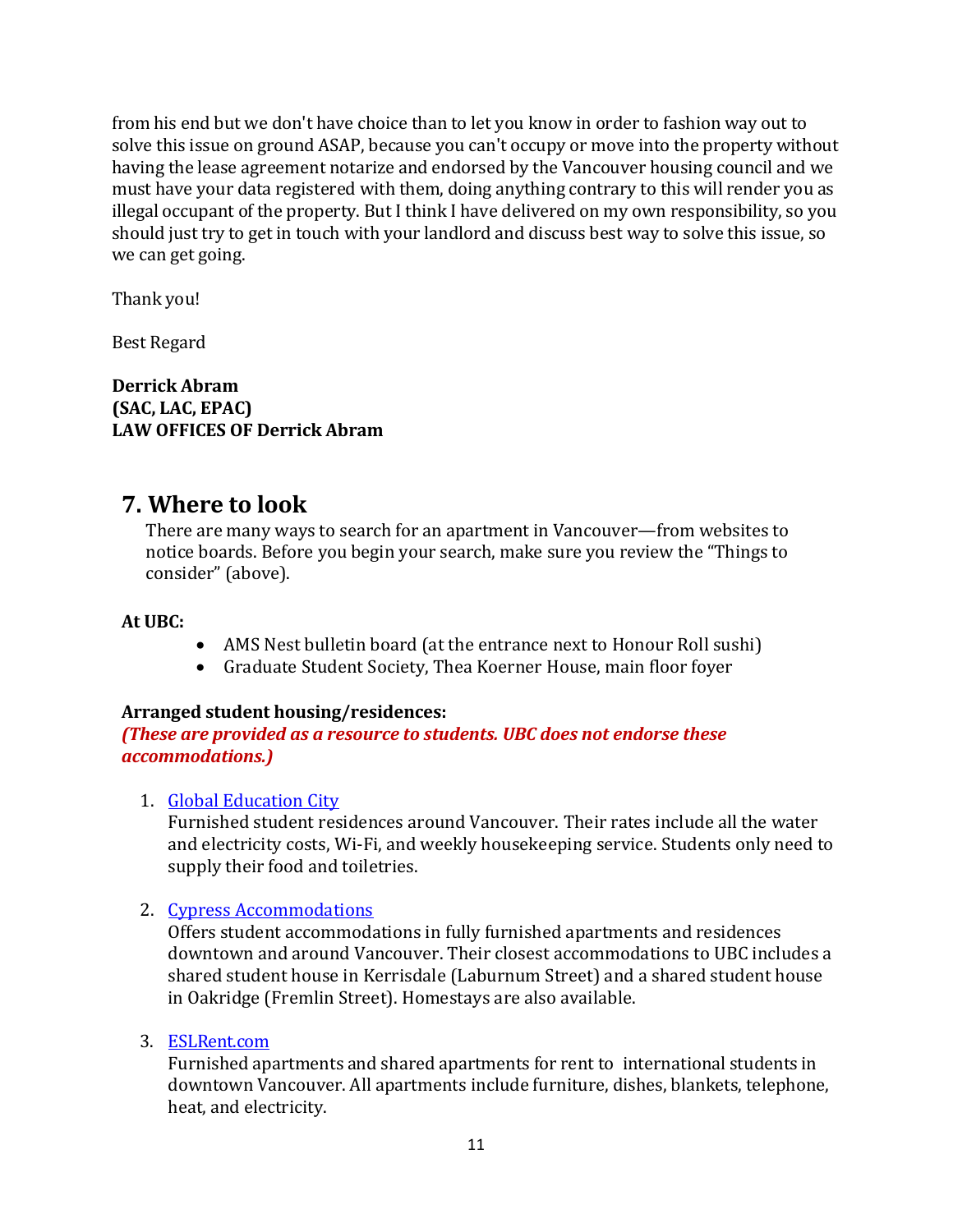#### **Facebook Groups:**

*(These groups are provided as a resource to students. UBC does not endorse these groups or their rental listings.)*

- 4. [UBC students looking for roommates, housing rental/sublet](https://www.facebook.com/groups/UBC.roommates/)
- 5. [UBC Roommates and Housing](https://www.facebook.com/groups/850121808336687/)
- 6. [UBC Roommates Group](https://www.facebook.com/groups/UBC.Room.Rental.Exchange/?ref=group_header)

#### **Online room and/or apartment listings:**

*(These sites are provided as a resource to students. UBC does not endorse these sites or their rental listings.)*

- 7. [UV Rentsline](http://www.uvrentsline.com/) Online apartment rental listings in Vancouver.
- 8. [Craigslist](https://vancouver.craigslist.ca/search/apa) Online apartment rental listings for rooms and/or apartments in Vancouver.
- 9. [Renthello](https://renthello.com/North-America/Canada/British-Columbia/Vancouver/) Online apartment rental listings in Vancouver.
- 10. [PadMapper](https://www.padmapper.com/apartments/vancouver-bc) Online apartment rental listings in Vancouver.
- 11. [Airbnb](https://www.airbnb.ca/s/Vancouver--BC/homes?refinement_path=%2Fhomes&allow_override%5B%5D=&ne_lat=49.346147904932224&ne_lng=-123.05444445310957&sw_lat=49.18490882669494&sw_lng=-123.26284136473066&zoom=12&search_by_map=true&s_tag=qz1NPN2L)

Online apartment rental listings for rooms and/or apartments in Vancouver.

12. [Rentseeker.ca](http://www.rentseeker.ca/Vancouver.aspx?page=all) 

Online apartment rental listings in Vancouver.

13. [Student.com](https://www.student.com/ca/vancouver/u/university-of-british-columbia)

This website collects and posts student rental listings.

- 14. [Search4StudentHousing.com](https://www.search4studenthousing.com/) Unfurnished and furnished apartment rental listings available around UBC.
- 15. [Roommates Vancouver](http://roommatesvancouver.com/ubc-roommates.php)

Browse the latest roommate listings near UBC with rents \$650 per month and under. (Click on the listing to view the full description with photos and to reply to the listing.)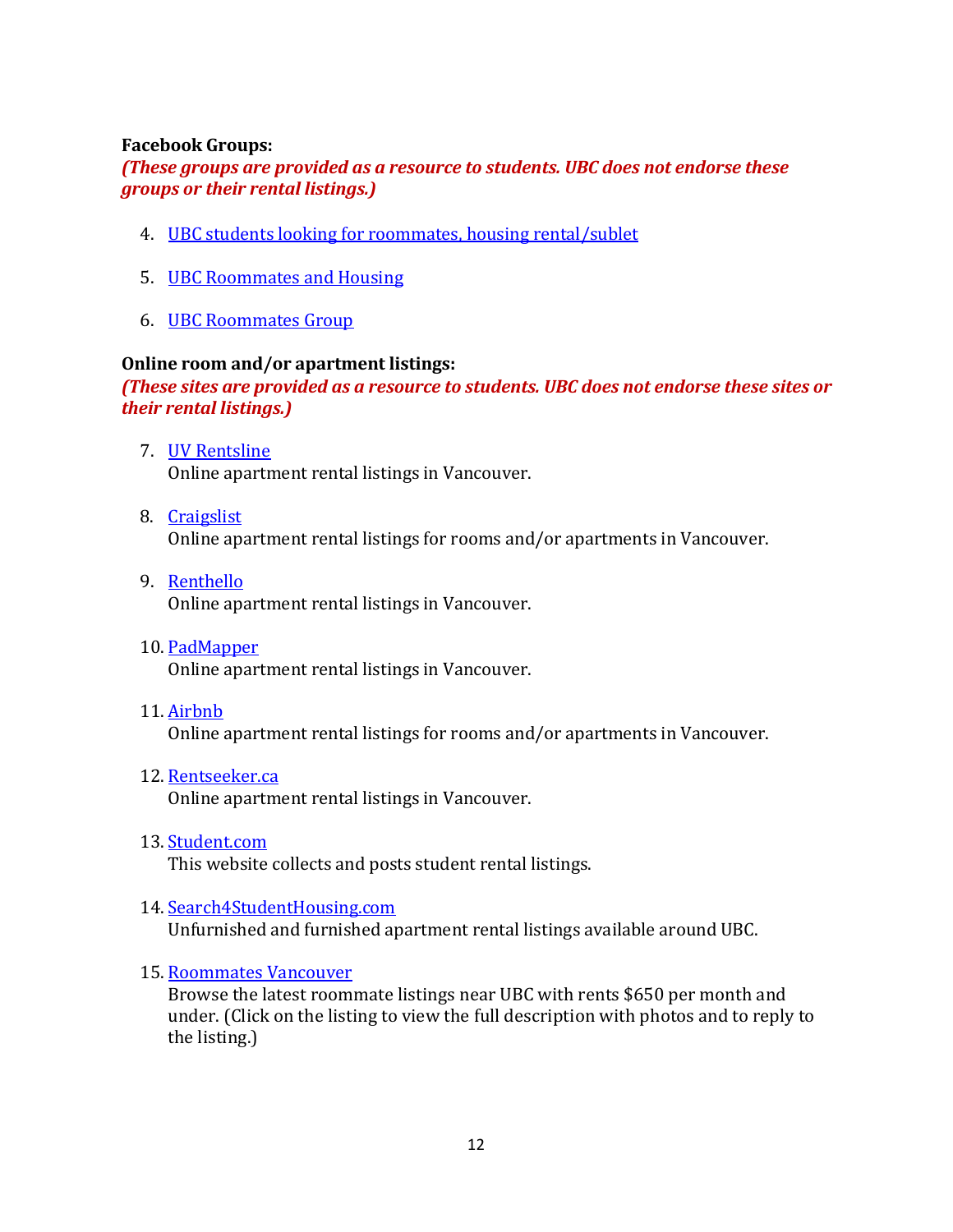**Websites in Chinese where students can find room and/or apartment listings:** *(These sites are provided as a resource to students. UBC does not endorse these sites or their rental listings.)*

- 16. <http://g.58.com/j-glvancouver/glchuzu/> (Simplified Chinese)
- 17. <http://www.vansky.com/info/index.html> (Simplified Chinese/Traditional Chinese)
- 18. <http://www.vanpeople.com/c/list/42.html> (Simplified Chinese/Traditional Chinese)
- 19. <http://www.westca.com/House/rent/> (English/Simplified Chinese/Traditional Chinese)

#### **Other Resources:**

[Canada Mortgage and Housing Corporation](https://www.cmhc-schl.gc.ca/en/co/reho/index.cfm) A comprehensive online rental guide, developed by Canada Mortgage & Housing.

## **8. Terminology**

| Appl.       | Appliances (stove, refrigerator and dishwasher)                   |
|-------------|-------------------------------------------------------------------|
| Apt.        | Apartment                                                         |
| Bdrm. or    | Bedroom                                                           |
| Bsmt.       | Basement suite (self-contained suite below the main floor of the  |
| Cable       | Extra channels for your television (sometimes included in cost of |
| F.          | Prefer female occupant                                            |
| F&S         | Fridge and stove only, no other appliances                        |
| Hydro       | Electricity                                                       |
| Hot plate   | Heating element for cooking, but no stove or oven                 |
| Gas         | Natural gas (heating)                                             |
| Incl. util. | Price includes cost of utilities (heat, hot water)                |
| M.          | Prefer male occupant                                              |
| N/D         | Non-drinkers (of alcohol) only                                    |
| N/P         | No pets allowed                                                   |
| N/S         | Non-smokers only                                                  |
| Prkg.       | Parking available                                                 |
| Pvt. Ent.   | Private entrance                                                  |
|             | R&B or RB Room and board (cooked meals are included in cost)      |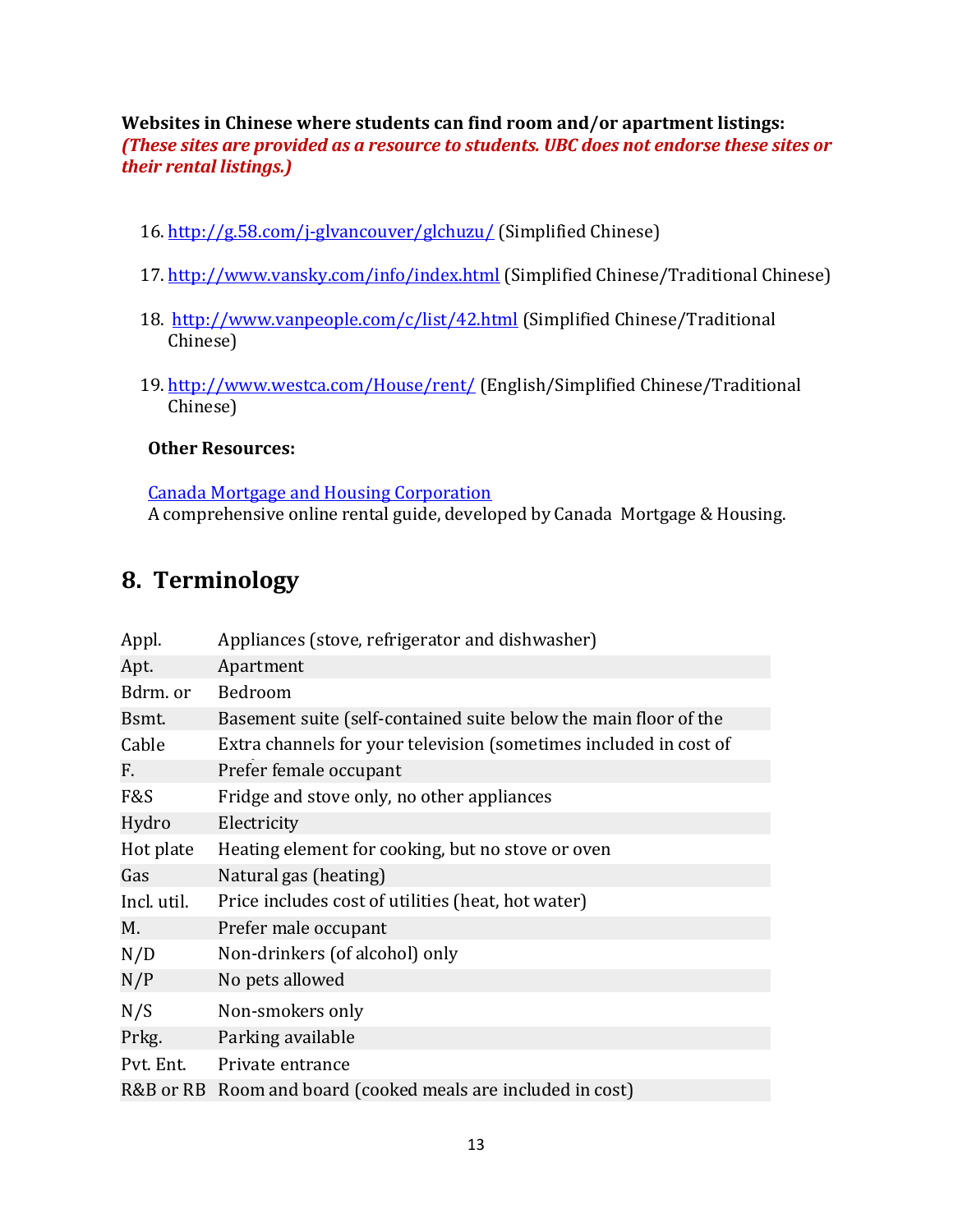| Refs. | References required                 |
|-------|-------------------------------------|
| Ste.  | Suite (self-contained set of rooms) |
| W/D   | Washer and dryer                    |
| W/W   | Wall-to-wall carpeting              |

# **9. When you find a potential place**

## **Inspection**

Make sure that you're getting all you were promised. Before signing a lease, inspect the unit (or have someone you trust inspect it for you).

- Do the appliances work? Check inside the fridge and turn on the stove
- How loud is traffic noise when the windows are open?
- Are there locks on all doors?
- Do the shower and taps work? Turn each one on.
- Do the walls require new paint? If so, ask the landlord to paint before you move in.
- Is the carpet clean? Ask the landlord if the carpet will be cleaned before you move in.
- What does the rent include?
- Will you have to pay extra for heat, electricity, cable, laundry facilities, storage, or parking?
- Is smoking allowed?
- Is the place pet-friendly?
- Can you paint the walls?
- Are you allowed to hang things on the walls?
- Water damage (yellow stains on the walls and ceiling), mouse droppings, and cockroaches are very bad signs (avoid renting suites that have these problems and be sure to alert your landlord to these issues if they come up after you have moved in)

## **Deposit and documentation**

- Get details of your rental agreement in writing.
- Take photos to document any existing damage or repairs needed before you move in. If the landlord says something will be repaired or cleaned before you move in, write this down in the agreement.
- Make sure both you and your landlord have a copy of all the agreements you have signed. If you make any changes to the documents, both you and your landlord should initial next to each change.
- Prove that you paid. Pay by cheque or money order, or get a receipt if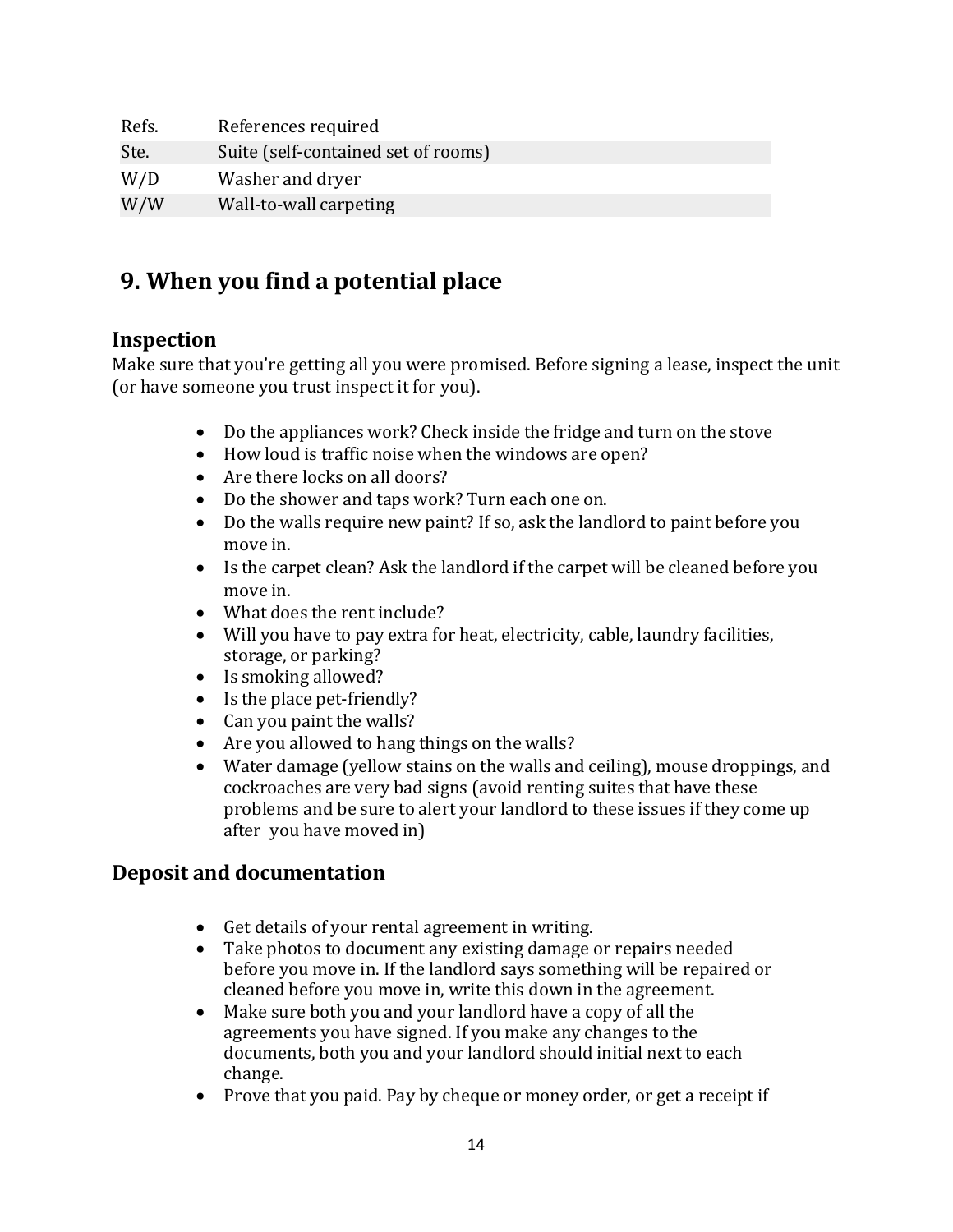you pay in cash.

## **Furnishings**

If you rent an unfurnished apartment, you'll need a bed, desk, sofa, kitchen table, and chairs. Try the following places for good deals:

- Salvation Army Thrift Stores
- Value Village
- Craigslist
- Garage and yard sales
- Flyers posted in the Nest (Student Union Building)

## **Set up utilities**

Most tenants need to contact BC Hydro to set up electricity and a communications company for TV, phone, and Internet service.

- $\bullet$  Electricity—**BC** Hydro
- TV, Internet, home phone, mobile phone options: [Shaw,](https://www.shaw.ca/television/) [Telus,](http://www.telus.com/en/bc/index.jsp) [Bell,](https://www.bell.ca/) [Rogers](https://www.rogers.com/consumer/home) o[r Novus.](http://www.novusnow.ca/)

# **Get tenant insurance**

We advise that you insure your belongings against theft, fire, and other damage. You may choose to insure your belongings with any private insurance company or [BCAA.](http://www.bcaa.com/)

# **Know your rights**

Review information on renting in Canada, leases, tenants' rights, and dealing with landlords.

- [Canada Mortgage & Housing rental guide](https://www.cmhc-schl.gc.ca/en/co/reho/index.cfm)
- [Canadian rental glossary and abbreviations guide](https://www.cmhc-schl.gc.ca/en/co/reho/yogureho/yogureho_001.cfm)
- [Tenant Resource and Advisory Centre](http://tenants.bc.ca/)
- [Residential Tenancy Office](https://www2.gov.bc.ca/gov/content/housing-tenancy/residential-tenancies)
- [UBC International Student Advising](https://students.ubc.ca/about-student-services/international-student-development)

## **Short-term accommodation**

A few options while you search for a place.

- [Centre for Digital Media](https://thecdm.ca/student-apartments)
- [YWCA Hotel](https://ywcavan.org/hotel)
- [Hostel International Jericho](http://hihostels.ca/en/destinations/british-columbia/hi-vancouver-jericho-beach) Beach
- [Hostel International Vancouver Downtown](http://hihostels.ca/en/destinations/british-columbia/hi-vancouver-downtown)

## **Short-term storage**

A few options if you arrive early and/or if you want to travel before or after your